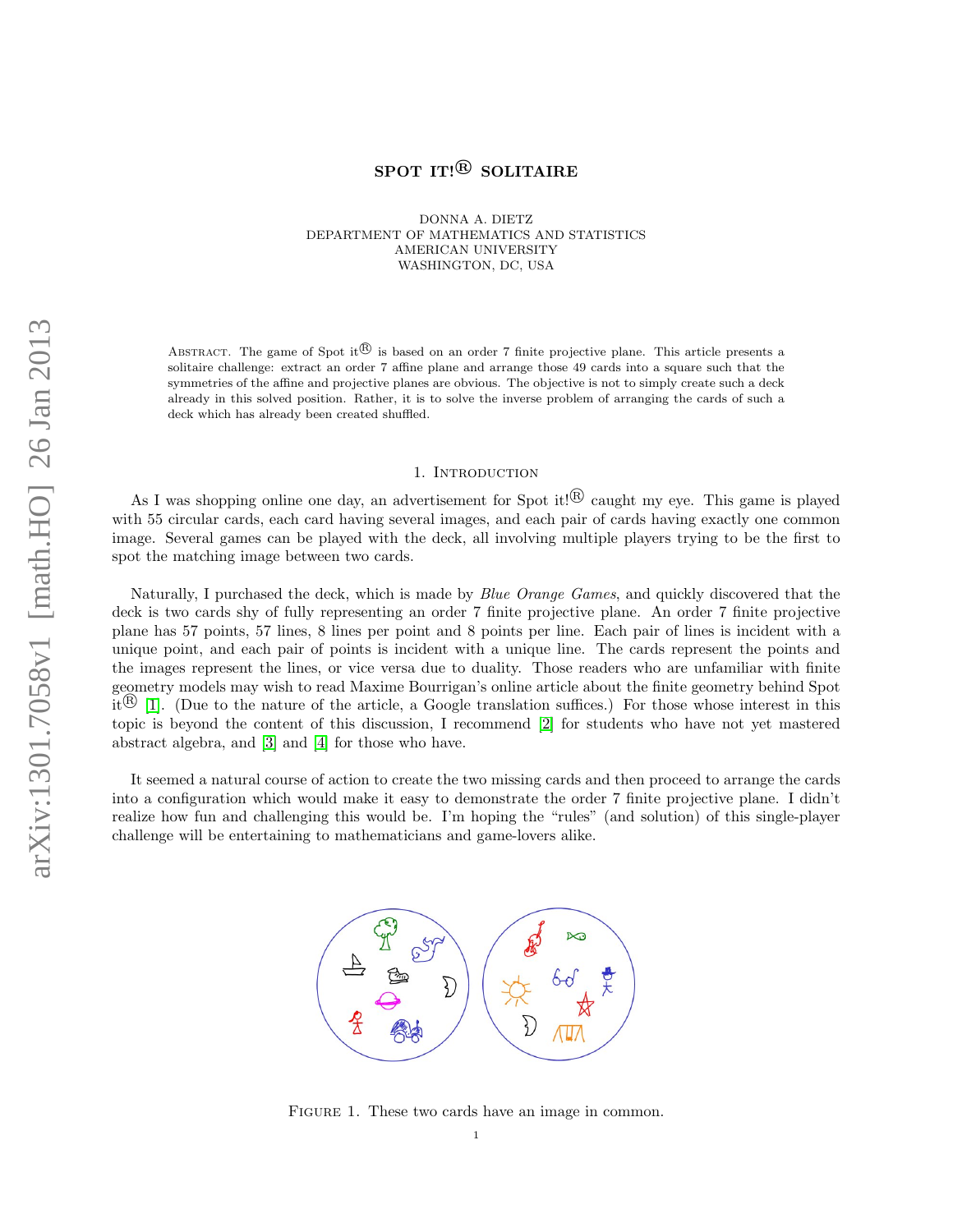

FIGURE 2. Demonstration of two collections of three images.

This discussion is arranged so that those wishing fewer clues can read fewer sections, thus leaving more of the fun for themselves.

# <span id="page-1-0"></span>2. The rules of the game

To play, you need a deck of Spot it  $\mathbb{B}$  cards or a similar set of cards which represent a finite projective plane of order 7 (or some other prime order,  $n$ ). Begin by removing all cards having a specific image. The remaining cards form an affine plane of the order 7 (or n). (In my Spot it<sup>(R)</sup> deck, the two missing cards both contain a snowman. So, if I simply remove all the snowman cards at this step, I do not need to actually find the two missing cards in order to continue.) If the two missing cards are replaced, cards of any image may be removed at this step, thanks to the self-symmetry of the finite projective plane.

The ultimate goal is to lay out the 49  $(n^2)$  remaining cards in a 7 by 7  $(n$  by n) grid so that this one rule is satisfied: Pick any two cards in the grid. Let their positions in the grid be  $(x, y)$  and  $(x + h, y + k)$  with x and y numbered between 0 and 6 inclusive. The common image found on these two cards must also be at position  $(x+2h \mod 7, y+2k \mod 7)$  (or  $(x+2h \mod n, y+2k \mod n)$ ).

For example, in Figure [2,](#page-1-0) the circles represent cards. The image which is common between the cards in positions  $A_1$  and  $A_2$  must also be present on the card in position  $A_3$ . (Likewise for the cards in positions  $B_1, B_2$ , and  $B_3$ .) Clearly, since 7 (n) is prime, and therefore all elements are generators in  $\mathbb{Z}_n$  (or  $\mathbb{Z}_n$ ), there will be  $7(n)$  such images in a set. This also implies that each row and each column will have a common image.

In Figure [3,](#page-2-0) the solved  $n = 3$  case is shown. Look at each of the 13 symbols, one by one, to see how the lines fit together.

The technique for creating such a deck of cards should be obvious now. (Simply use the one rule to generate common symbols on the grid as specified. Then, symbols sharing a slope cannot coexist on a card in the grid, but they will be found together on the cards outside the grid. All the cards outside the grid will also contain one additional common symbol.) However, the goal here is not to create such a deck but rather to properly arrange an already existing deck!

Those readers desiring the maximal fun should now attempt to solve this inverse problem without reading further! One more warning will be given after the easy clues are presented.

# 3. Finding the missing cards

The techniques presented here may be generalized for more than two missing cards, but I will presume the reader has a Spot it  $\mathbb{B}$  deck which is missing two cards. First, you will need a list of all the images in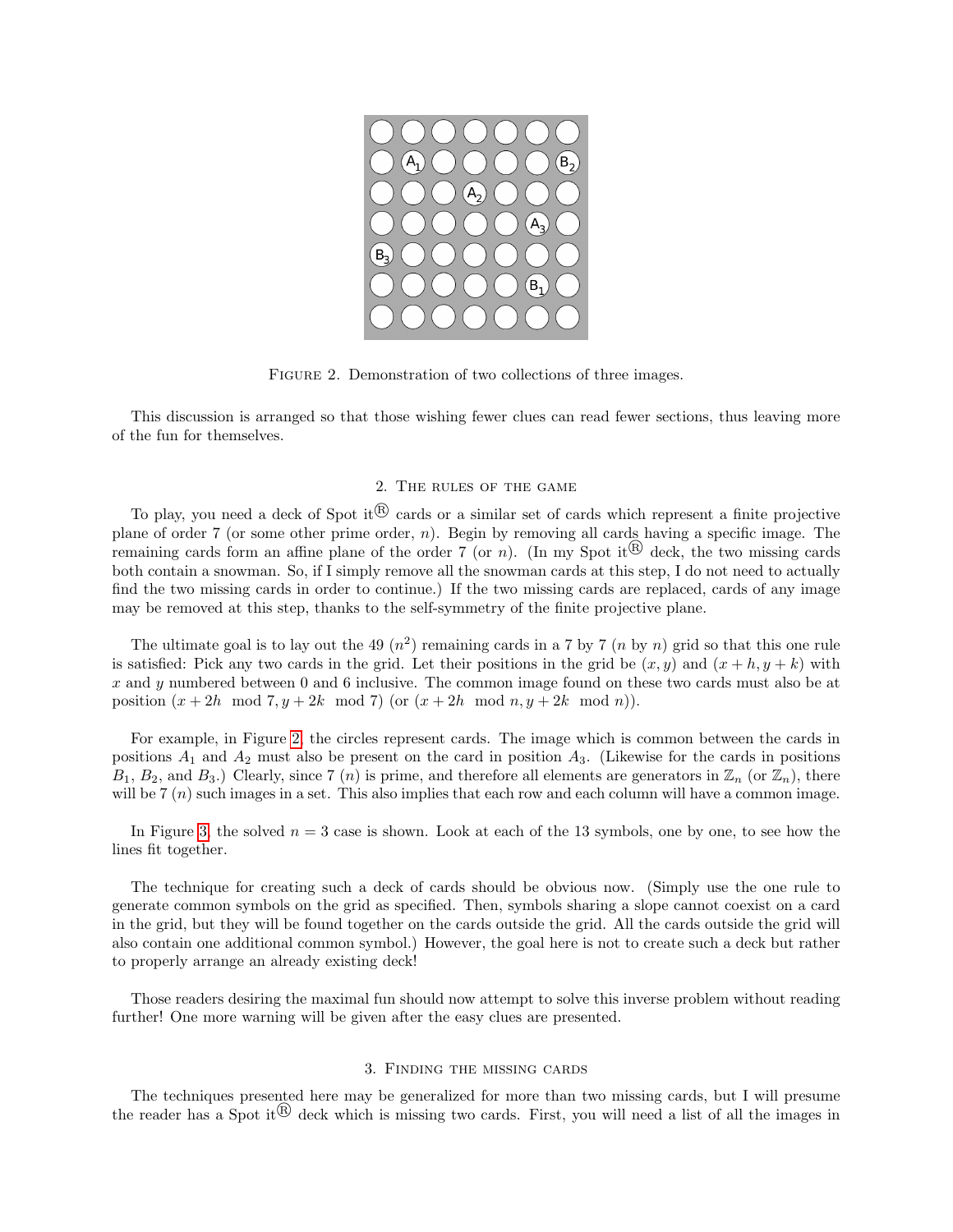

<span id="page-2-0"></span>FIGURE 3. The solved challenge for the  $n = 3$  case.

your deck. The easiest way to do this is to locate an image which occurs 8 times (that is,  $n + 1$ ), and pull out all those cards. For example, if you have 8 spiders, you can pull out the spider "set". Since each of those cards has a spider in common, there can be no other commonalities in any of those 8 cards. Thus, there must be  $8 \times 7 + 1$  or all 57 images on those 8 cards.

Next, make an accounting of the frequencies for each image. There should be one image which is present only 6 times, while 14 images are present 7 times. All other images should be present 8 times, making complete sets. The image which is missing twice must occur on both missing cards. Without loss of generality, place one additional missing image on one of the cards you are creating. For example, a maple leaf. Then, for the remaining 13 images, search the entire deck to see if that image occurs with the maple leaf or not. If it does, it cannot do so again, so it must go on the other new card. If, however, it does not occur with the maple leaf, it should! So, it should go on the new card containing the maple leaf!

#### 4. The initial setup of the grid

As was mentioned in the rules, you need to first pull out a set of 8 cards which share an image. (Or, if you have not created the missing cards, you should pull out 6 cards sharing the twice-missing image.) We will refer to this image as "infinity", because its set will be the set which differentiates between our affine plane and our finite projective plane! The grid we are building is the respresentation of the affine plane associated with this projective plane.

The cards in the infinity set each contain two things. They contain the infinity image, and they contain a collection of parallel images of the resulting affine plane. In other words, any images from the affine plane (grid) which never occur together will definitely occur together on an infinity card.

Select two such infinity cards, one to keep track of the rows of your grid, and another to keep track of the columns of your grid. Arrange your grid now so that each column contains a common image and each row contains a common image. Note that there are  $57 \times 8 \times 7 \times 7! \times 7!$  ways to do this. There are 57 images to pick as the infinity image, then 8 cards from that infinity set which can be used to define the rows. Once the rows are chosen, 7 cards remain to define the columns. Once the rows and columns are determined, there are 7! ways to order rows and 7! ways to order columns. Now, by switching rows and/or columns, place a common symbol on just the main diagonal of the grid. All "moves" henceforth will consist of swapping two rows or swapping two columns (or any equivalent). We know from abstract algebra that all permutations can be formed by swaps, so swapping rows/columns is sufficient, but there are often faster techniques in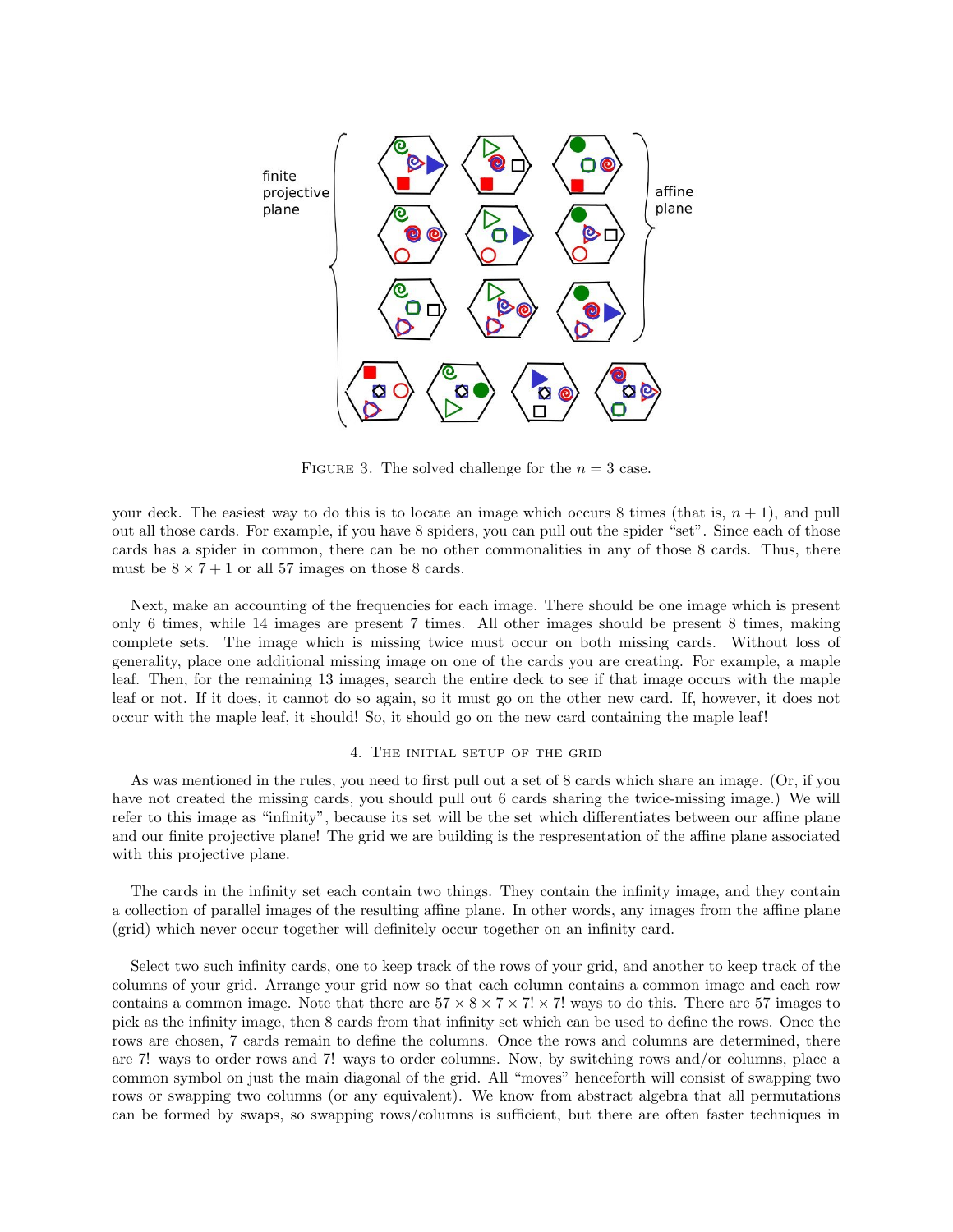

<span id="page-3-0"></span>FIGURE 4. The 15 ways the three squares may interlace.

practice. This will be obvious to the reader who attempts this.

The next objective is to get a common symbol on just the main counter-diagonal. As the final easy clue, you now have available to you the option to do as you wish to the rows so long as you do exactly the same things to the columns of the same indices. This will allow you to maintain your main diagonal while still giving you enough freedom to finish the puzzle. We will, without loss of generality, freeze the middle card and do not move the middle row or middle column. (We are on a torus anyhow, and freezing the middle card gives us the advantage of symmetry which will become apparent as the solutions progresses.) This gives  $6! = 720$  remaining grid arrangements, 6 of which are valid solutions. At this point, if you wish to have any fun with the puzzle, you should stop reading. This is your last warning.

# 5. Finding the counterdiagonal and finishing the puzzle

The somewhat surprising result is that once you have fixed the image on your main diagonal and have frozen the middle card, your counterdiagonal image is already determined! It has to be one of the 8 images on your middle card, but it cannot be the image of that row or of that column or of the diagonal. So, there appear to be 5 options remaining. But that is not so! Only one will work, and any attempt to set one of the other 4 images as the counterdiagonal will end in frustration, whereas an attempt to set the correct image as the counterdiagonal will end smoothly and quickly with success. So, how do we figure out which image will work?

Let us imagine the reverse. What happens when we start with the correct arrangement of cards and then scramble them so that corresponding rows/columns are always swapped at the same time (one after the other, in either order)? You can define concentric squares around the middle element which live on the main diagonal of the grid. The corners of the squares are the elements of the counterdiagonal and the diagonal. Strangely enough, the (group) actions of swapping the same rows as columns actually maintains these three squares along the main diagonal, although they are not as concentric squares except in the case of the solved counterdiagonal! So, in order to determine which of the 5 candidate images should be used as the counterdiagonal image, simply start at the first element and count down (or across) until the candidate symbol is located. The two counts should be the same when you have found the correct image. This count must always be equal, starting from any point on the diagonal, counting over and down (or back and up). What this tells us is that there is a natural pairing of our 6 counter-diagonal elements which can be detected when the correct candidate image is picked. Combinatorially, 6 elements in 3 pairs can occur 15 ways. This is demonstrated in Figure [4](#page-3-0) which shows how these pairings can be manifest in the grid.

When you get to this point in the puzzle, it is a beautiful thing to find these squares, reassuring you that the solution is near! Simply swap rows and equivalent columns until the counterdiagonal is set!